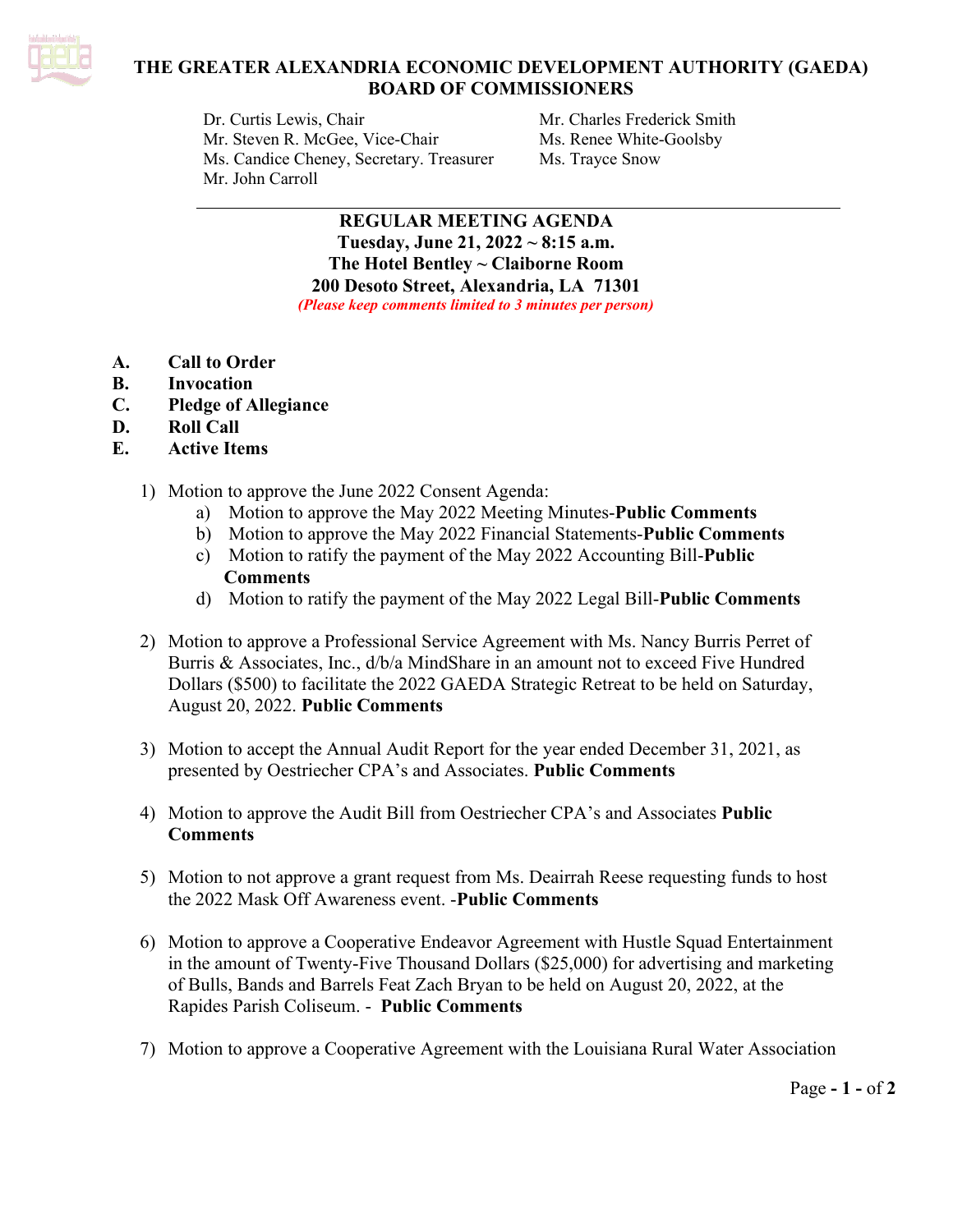(LRWA) in the amount of Thirty Thousand Dollars (\$30,000) to assist with meals at the 2022 LRWA Mini-Management Conference to be held October 17-20, 2022, at the Holiday Inn Downtown, the Hotel Bentley, and the Randolph Riverfront Center. -**Public Comments.**

- **G. Executive Director's Report**
- **H. Commissioner Comments**
- **I. Legal Counsel Comments**
- **J. Accountant Comments**
- **K. Executive Administrator Comments**
- **L. Public Comments or Questions**
- **M. Adjourn**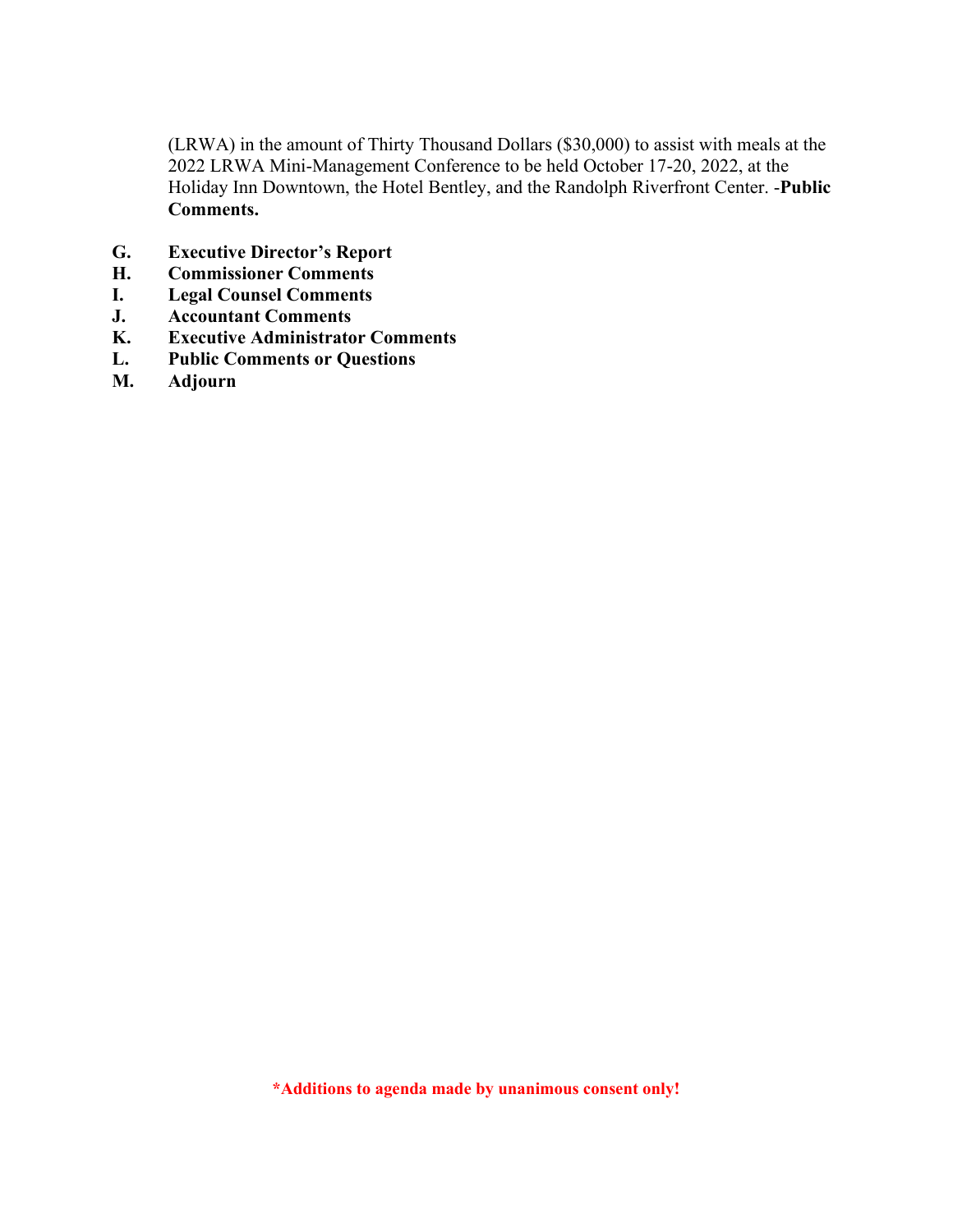

# **THE GREATER ALEXANDRIA ECONOMIC DEVELOPMENT AUTHORITY BOARD OF COMMISSIONERS**

Dr. Curtis Lewis, Chair Mr. Charles Frederick Smith Mr. Steven R. McGee, Vice-Chair Ms. Renee White-Goolsby Ms. Candice Cheney, Secretary/Treasurer Ms. Trayce Snow Mr. John Carroll

### **GAEDA COMMITTEE MEETINGS AGENDA Tuesday, June 21, 2022 ~ 8:00 a.m. The Hotel Bentley ~ Claiborne Room 200 Desoto Street ~ Alexandria, LA 71301**

(Public comments can be made prior to any vote) (Please keep comments limited to 3 minutes per person)

### **Executive, Administration and Legal Committee**

Dr. Curtis Lewis, Chair, Mr. Stephen McGee, Vice-Chair; Ms. Candice Cheney, Secretary/Treasurer

- 1. Motion to approve a Professional Service Agreement with Ms. Nancy Burris Perret of Burris & Associates, Inc., d/b/a MindShare in an amount not to exceed Five Hundred Dollars (\$500) to facilitate the 2022 GAEDA Strategic Retreat to be held on Saturday, August 20, 2022. **Public Comments**
- 2. Motion to recommend accepting the Annual Audit Report for the year ended December 31, 2021, as presented by Oestriecher CPA's and Associates. **Public Comments**
- 3. Motion to recommend approval of the Audit Bill from Oestriecher CPA's and Associates **Public Comments**
- 4. Motion to recommend approval of the May 2022 Financial Statements-**Public Comments**
- 5. Motion to recommend ratifying the payment of the May 2022 Accounting Bill-**Public Comments**
- 6. Motion to recommend ratifying the payment of the May 2022 Legal Bill-**Public Comments**
- 7. To hear public comments

**Governmental Relations Committee** Ms. Candice Cheney, Chair; Mr. John Carroll; Mr. Charles Frederick Smith

1. To hear public comments